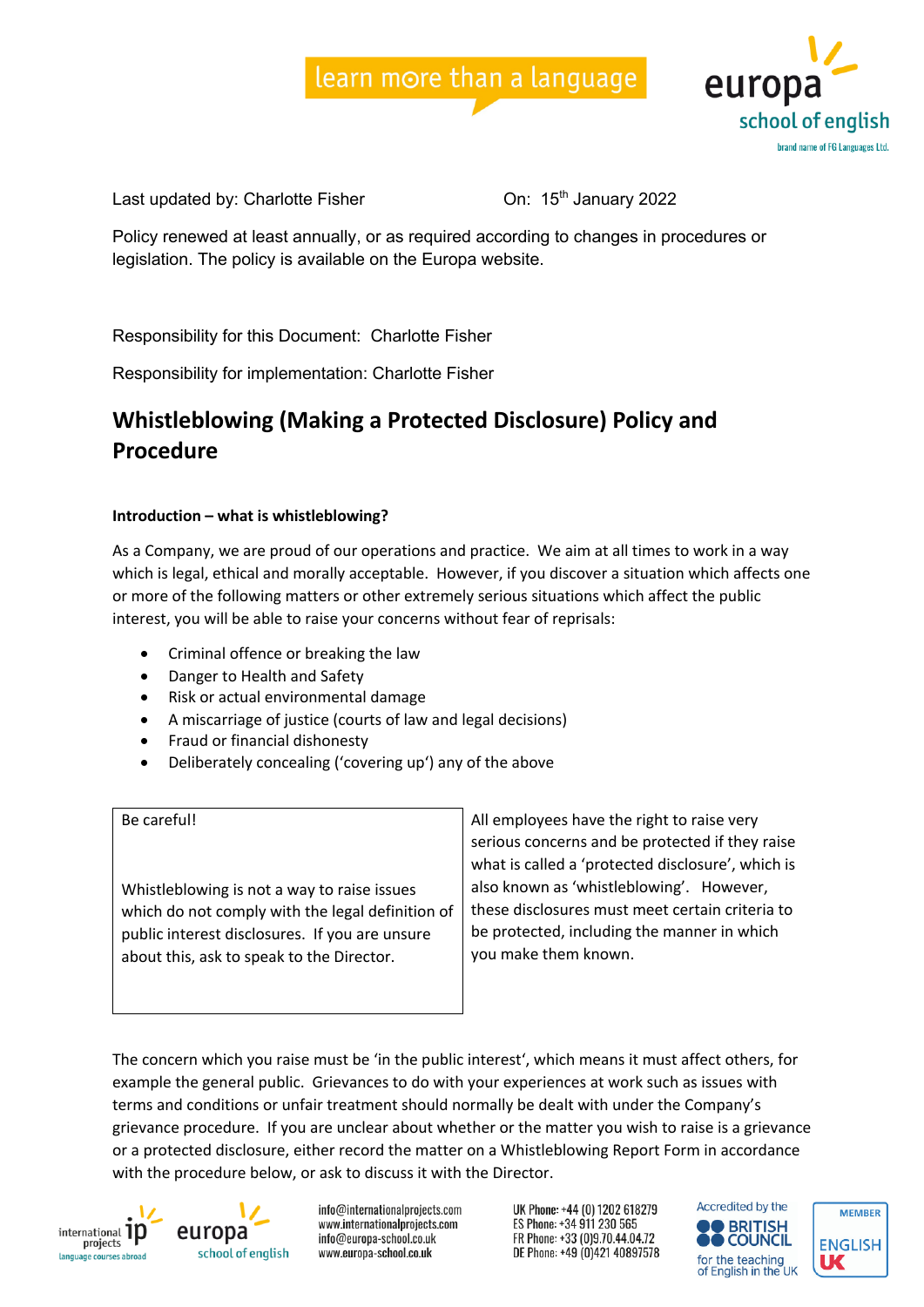

#### **Procedure**

Firstly, you should raise your concerns with your line manager in writing using the Whistleblowing Report Form, making it absolutely clear that you feel it may be a protected disclosure in the public interest. If you feel unable to raise the issue with your line manager, you may submit your form to the Director.

The Company encourages people who raise protected disclosures to give their name where ever possible. You may raise a disclosure anonymously, but that may restrict the Company's ability to communicate with you about their investigation, which in turn may constrain the investigation itself.

Once you have raised the issue, the Company will undertake a full investigation and let you know the outcome, normally within seven working days. The outcome and further details will be recorded on your Whistleblowing Report Form, a copy of which will be returned to you for your records. If the confidentiality or rights of another person could be infringed, it may not be possible to record the full details on the form.

Should you wish to discuss the investigation or outcome, you should ask to meet with the investigator who completed the form.

If we cannot resolve the issue internally, then you have the right to raise protected disclosures to outside agencies, for example, the Health and Safety Executive, the Environment Agency or relevant Regulator.

There are a restricted number of bodies to whom you can make disclosures, the most up to date list can be found at https://www.gov.uk/government/publications/blowing-the-whistle-list-ofprescribed-people-and-bodies--2/whistleblowing-list-of-prescribed-people-and-bodies

However, please ensure that you have raised the issue internally first, as failure to do so will leave you in breach of the Company's rules. If the Company believes, after investigation, that you have raised a protected disclosure without good cause, which is raised without a genuine belief, raised maliciously or for an ulterior motive, you may be liable to disciplinary action.





info@internationalprojects.com www.internationalprojects.com info@europa-school.co.uk www.europa-school.co.uk



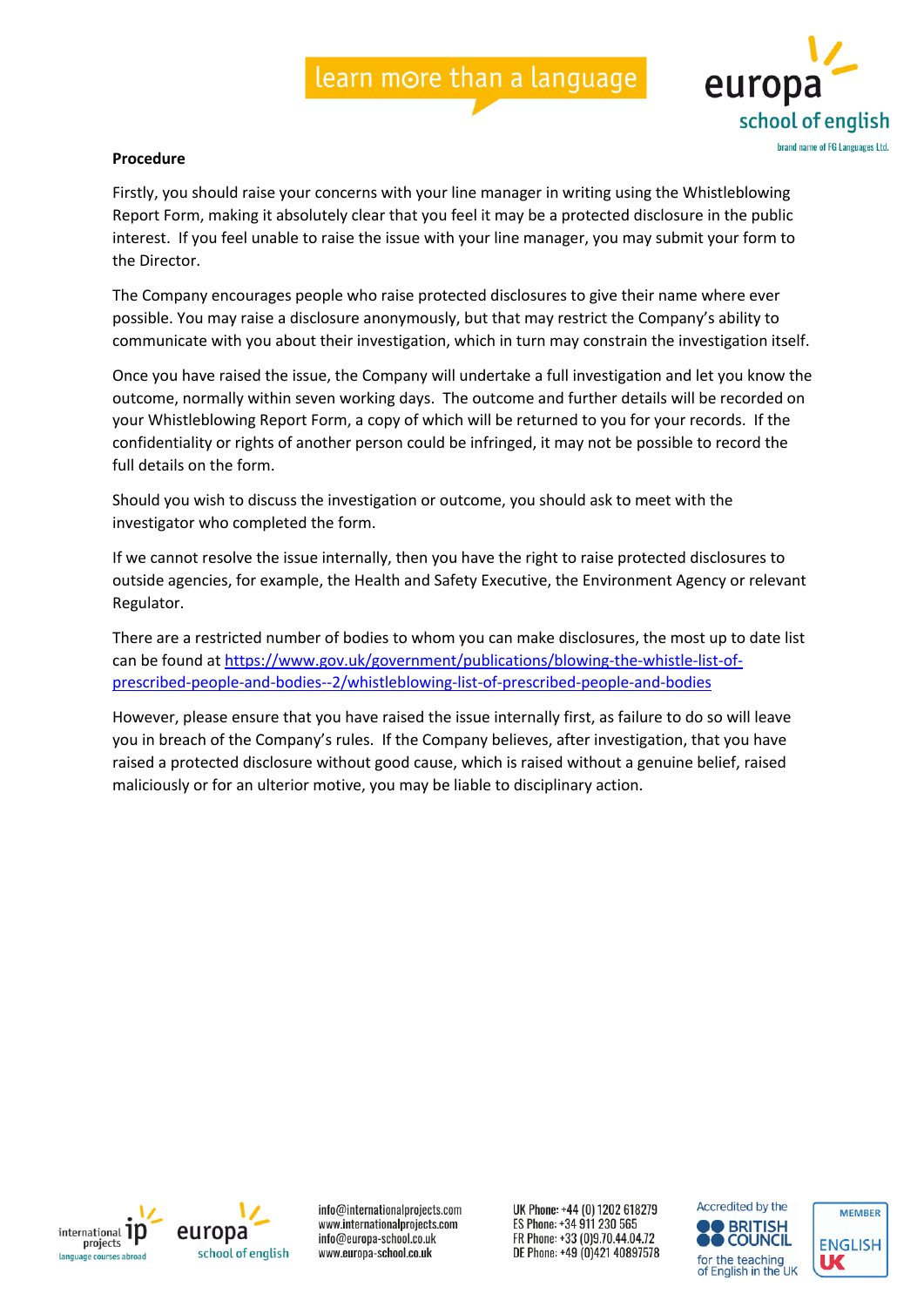

## **Whistleblowing (Protected Disclosure) Report Form – Complainant's section**

| Name                                   |  |
|----------------------------------------|--|
| Date of completion                     |  |
| Form submitted to (name and job title) |  |

Details of the concern/s raised

*Please give as much detail as possible: what happened, what are you concerned about, where, when, who was/is involved, how you became aware of the matter, are there any witnesses other than yourself, are there any related documents or other items of evidence (if so, please attach these to the form).*





info@internationalprojects.com www.internationalprojects.com info@europa-school.co.uk www.europa-school.co.uk



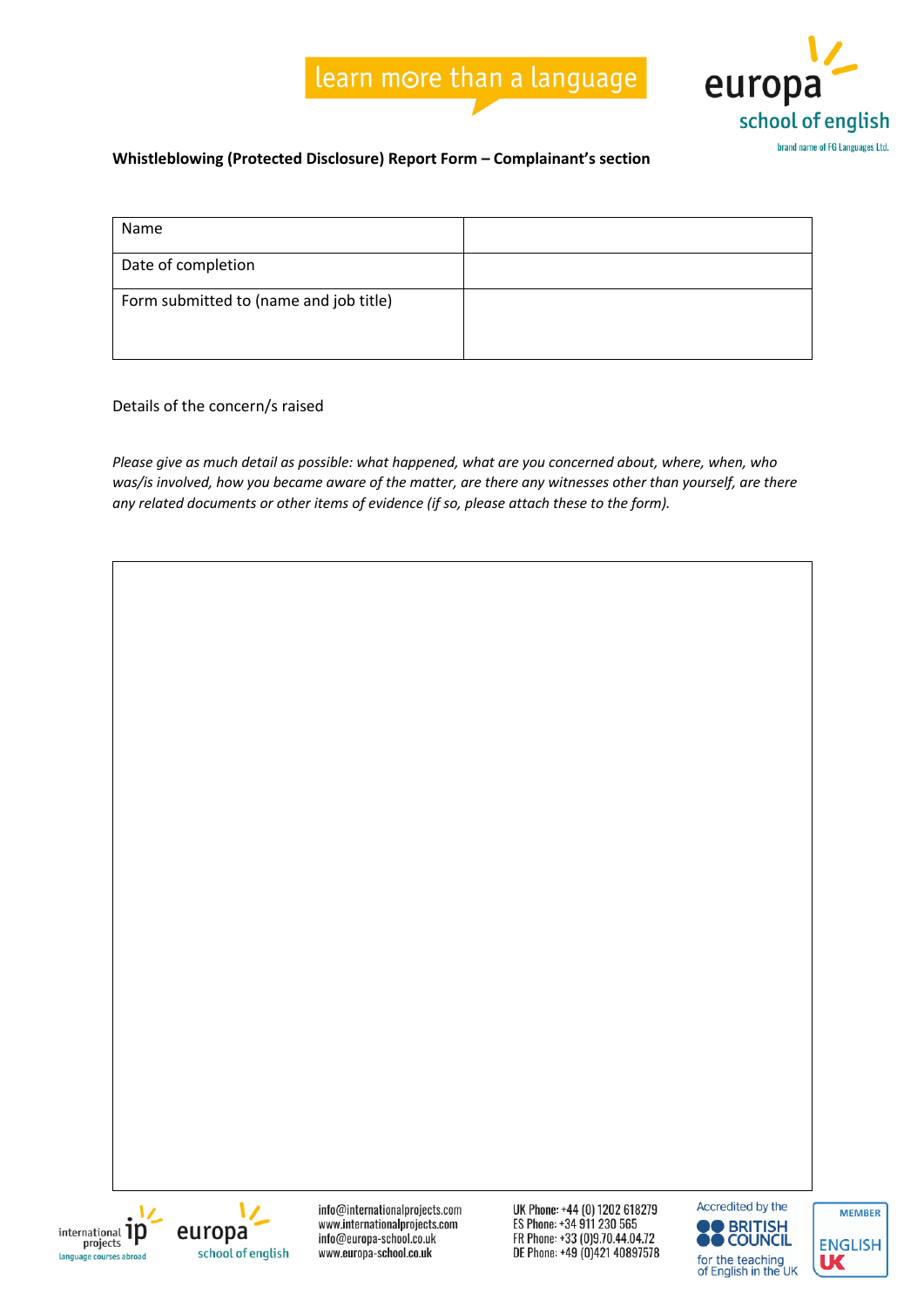# learn more than a language



**brand name of FG Languages Ltd** 

Signature of complainant

### **Whistleblowing (Protected Disclosure) Report Form – Company section**

| Name and job title of investigator |  |
|------------------------------------|--|
| Date of completion                 |  |
| Date form returned to complainant  |  |

Investigation details and results

*Please give details of the investigation or other action which has been undertaken in relation to the complainant's concerns (omitting details due to confidentiality or the rights of others should be highlighted below).*





info@internationalprojects.com www.internationalprojects.com info@europa-school.co.uk www.europa-school.co.uk